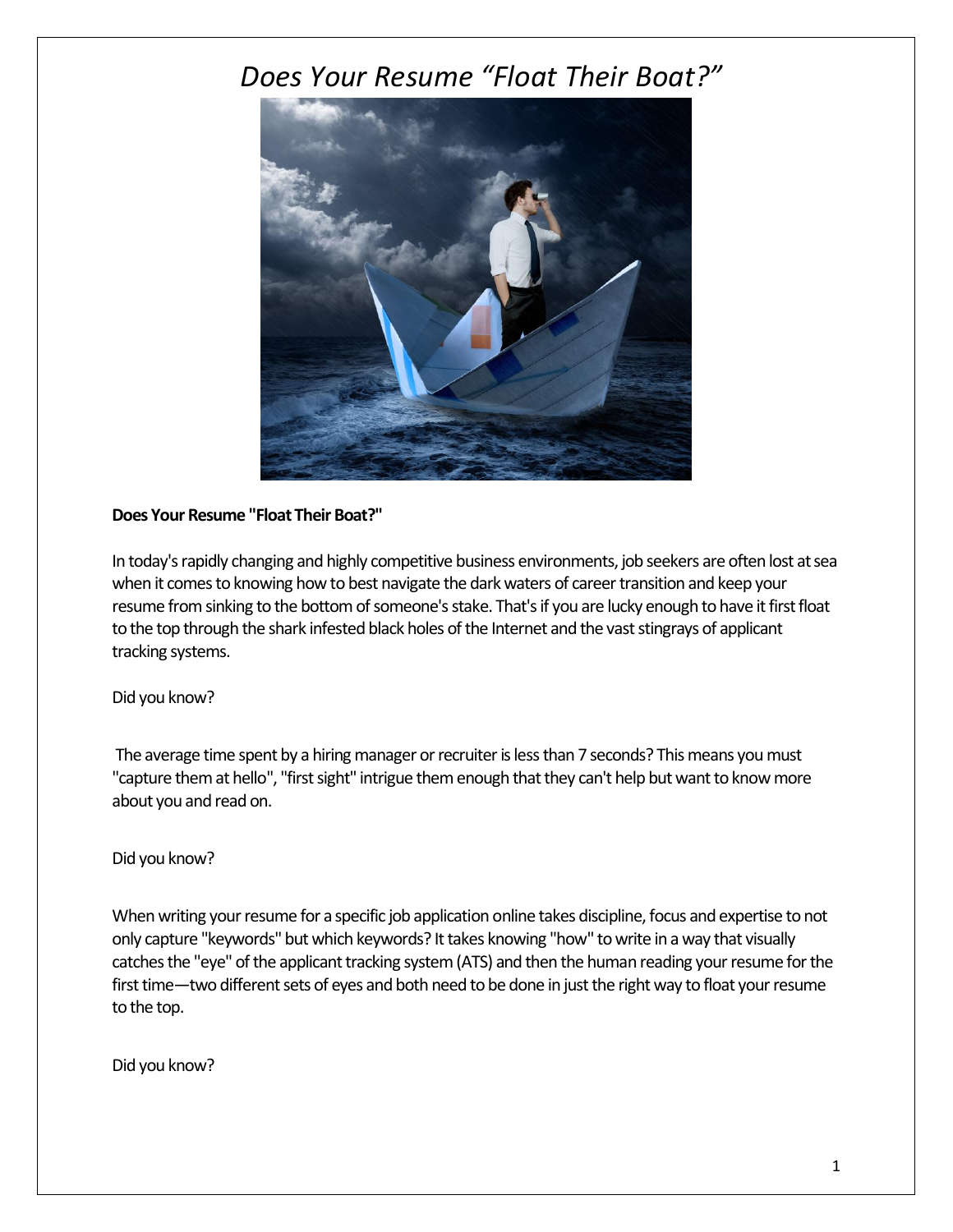Writing your resume today is both a science and an art? No longer are the days of just throwing together a chronological list of where you worked and what you did. Today, it is oh so much different and can be hard to know just what to do without help from an expert. Everyone out there seems to have an opinion on what they believe is the best way to write your resume.

So, what do you do to have the greatest chance of making it above sea level? First, be the captain of your ship. In other words, embrace this time in your life with discipline, focus and a genuine desire to find what works best for you. You will need patience, commitment, and perseverance at times. However, the good news is once you learn how to do it right, each time it will become easier and faster for you to apply to "best-fit jobs" and your own eyes will quickly pick up the keywords in a job description that you also possess in your treasure chest of skills, competencies, and experiences.

Okay, so how do I write my resume effectively so that I not only get recognized but I intrigue them enough to get an interview?

## Great questions!

*I wanted to make sure that what I share with you is not only my advice that has been honed for over a decade of critiquing and rewriting thousands of resumes but it also takes into consideration what the guru's of resume writing believe are "best practice" today.* 

#### **The following are the most common themes all experts are saying.**

"The most important action a job seeker needs to take RE: theirresume is to not only list their keywords on their resume, but to repeat them. This is called "search engine optimization" in the business world and it's how companies get their websites to appear at the top of a Google search. It's the same way resumes appear at the top of a list in Applicant Tracking Systems." **Abby Kohut**

"Two things that jump to mind for ATS: -current keywords directly related to the target function, minimizing or eliminating language around work style or interpersonal skills. While these will be important to a candidate's final selection, on a resume "team-player" or "detail-oriented" are not as impactful and take up valuable resume real estate space. Regarding format: A clean format that is easy to read will get through an ATS. No tables, pictures, or. pdfs. For real people reading resumes, in addition to the above comments, a resume should have a clear focus on supportive experiences and accomplishments. The ultimately distinguished preference is having an internal contact walk your resume to the reader. Employee referrals have such a high retention rate (last I read was 90%) many resume readers welcome a referral to help with the first stages of the selection process. (I know I do!)" **Alyson Frederico**

"A couple of my thoughts on resumes: 1) Brand yourself on your resume. Tell people "what you do" in your headline under your contact info, and then share some of those points in your summary. Very important to "customize" the Summary section of your resume, to show the fit to the job being sought. 2) Include relevant Key Words in your resume. Review the skills and experience being sought, and then make sure you use the right words to show you are a "match" for what they are seeking. Don't make the reader guess, and don't mislead your expertise either. 3) After developing a solid resume, brand yourself on LinkedIn. Be consistent, so that you present the best of "you" on LinkedIn that is consistently shared in